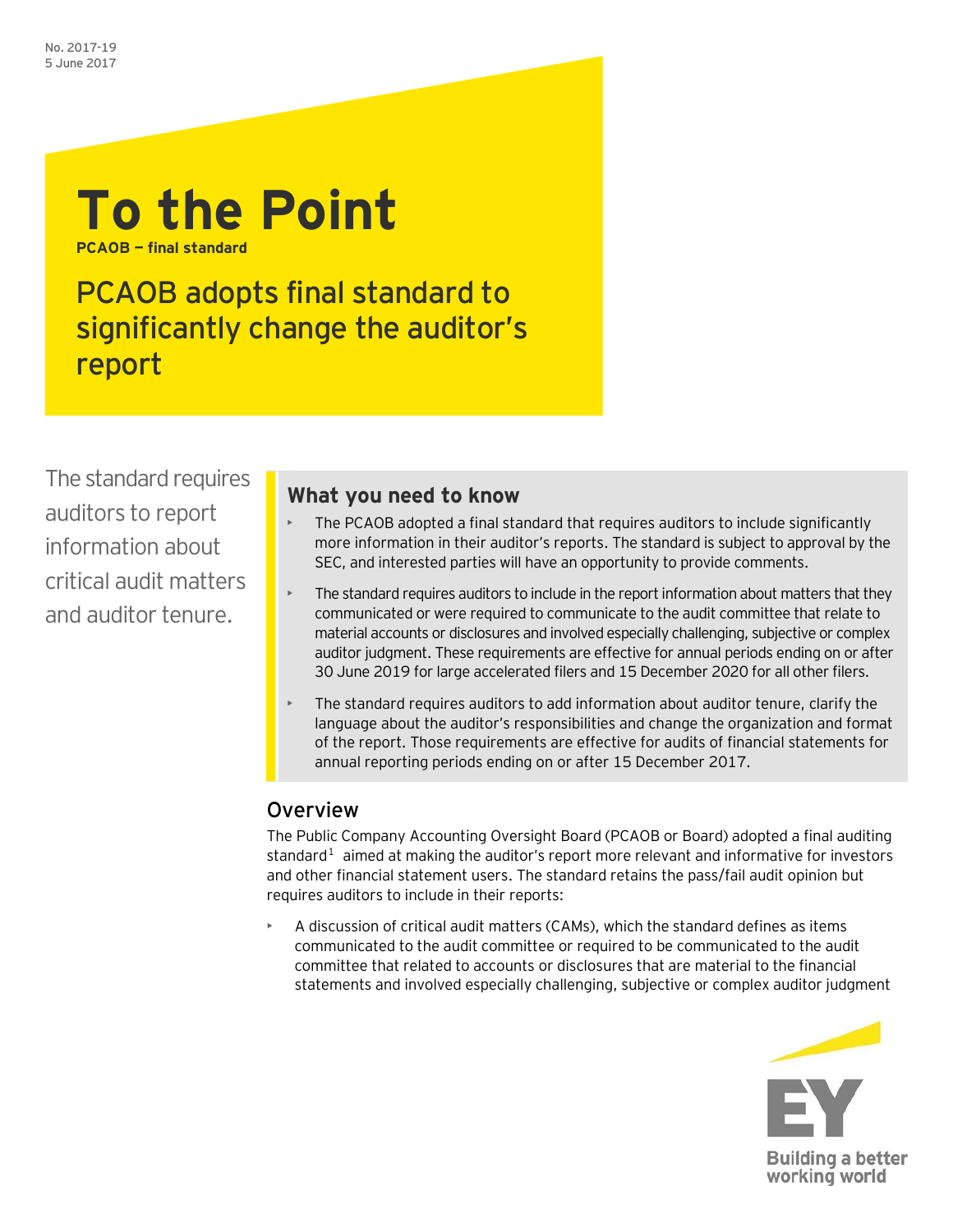- Information on auditor tenure
- $\triangleright$  A statement that auditors are required to be independent
- The phrase "whether due to error or fraud" in the description of the auditor's responsibilities to obtain reasonable assurance about whether the financial statements are free of material misstatement

The standard, which is subject to approval by the Securities and Exchange Commission (SEC), also standardizes the format of the auditor's report by requiring auditors to first state their opinion and include section titles. The final standard is substantially the same as the standard the PCAOB proposed in [2](#page-3-1)016.<sup>2</sup>

The standard generally applies to audits conducted under PCAOB standards, but CAMs do not have to be communicated for audits of brokers and dealers reporting under the Securities Exchange Act of 1934 Rule 17a-5; investment companies other than business development companies; employee stock purchase, savings and similar plans; and emerging growth companies.

Other standard-setting bodies around the world have already made similar changes to the auditor's report. International Standards on Auditing  $(ISA)^3$  $(ISA)^3$  require discussion of key audit matters (KAMs) in auditor's reports on financial statements for periods ending on or after 15 December 2016. The European Union will require an expanded auditor's report for periods ending on or after 30 June 2017.

## Key considerations

### Critical audit matters

The standard defines CAMs as matters communicated to the audit committee or required to be communicated to the audit committee related to accounts or disclosures that are material to the financial statements and that involved especially challenging, subjective or complex auditor judgment. In determining whether a matter involved especially challenging, subjective or complex auditor judgment, the auditor is required to take into account, alone or in combination, factors including:

- The auditor's assessment of the risks of material misstatement, including significant risks
- The degree of auditor judgment related to areas in the financial statements that involved the application of significant judgment or estimation by management, including estimates with significant measurement uncertainty
- The nature and timing of significant unusual transactions and the extent of audit effort and judgment related to these transactions
- The degree of auditor subjectivity in applying audit procedures to address the matter or in evaluating the results of those procedures
- The nature and extent of the audit effort required to address the matter, including the extent of specialized skill or knowledge needed or the nature of consultations outside the engagement team regarding the matter
- The nature of audit evidence obtained regarding the matter

The final rule requires auditors to evaluate the same population of items the PCAOB proposed in 2016. However, the standard doesn't list required CAMs or set an expectation that certain items will be CAMs in all cases (e.g., matters considered significant risks may be CAMs in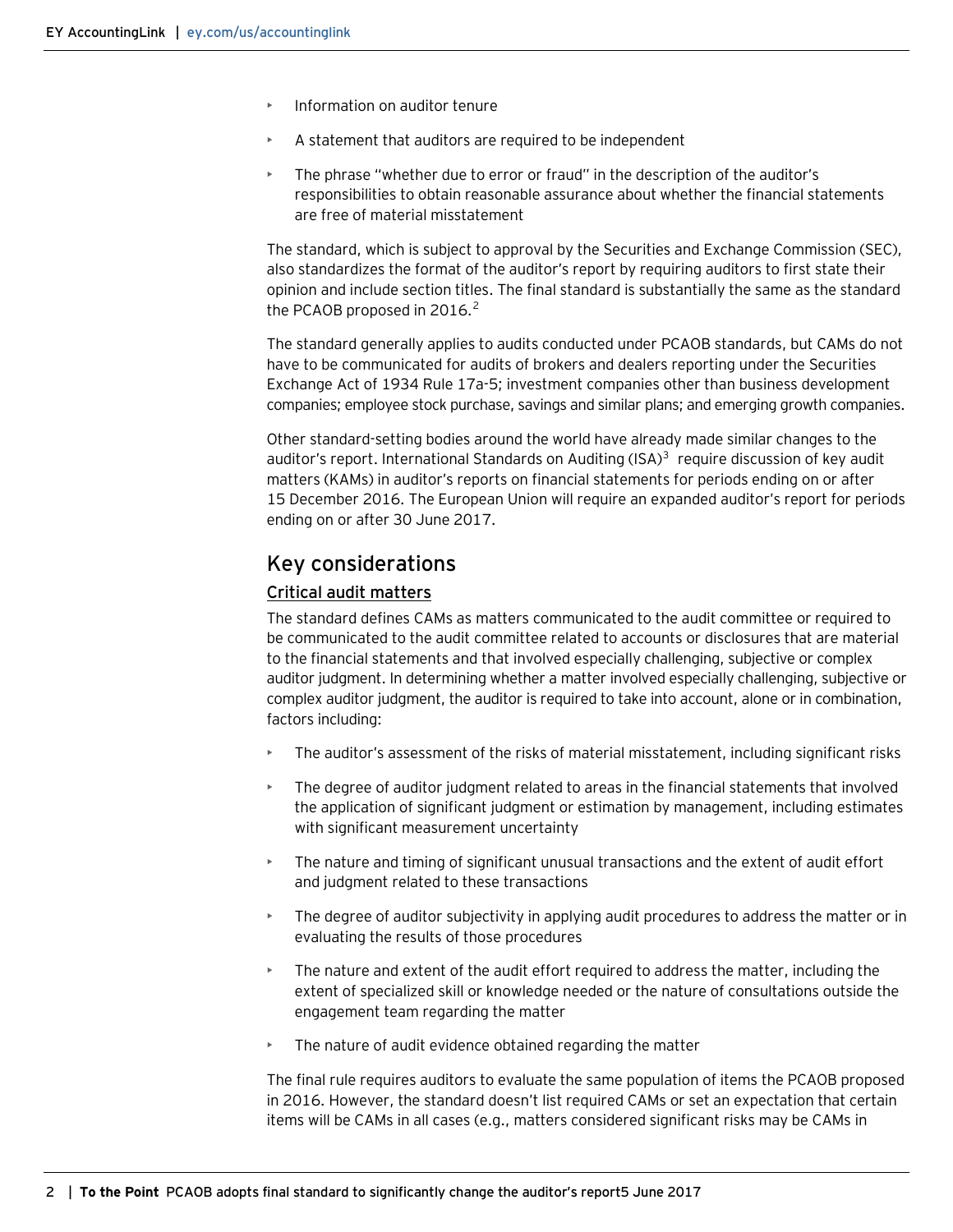certain cases but not in others). As a result, for example, while revenue recognition is presumed to be a fraud risk and all fraud risks are significant risks under PCAOB standards, a matter related to revenue recognition that did not involve especially challenging, subjective or complex auditor judgment will not be considered a critical audit matter (CAM) under the standard. The standard also requires auditors to document in their workpapers their reasons for determining whether each matter communicated or required to be communicated to the audit committee is a CAM.

An auditor that does not identify any CAMs is required to include a statement to that effect in the "Critical Audit Matters" section of the auditor's report. However, the Board said in the standard that it expects that, in most audits, the auditor will identify at least one CAM.

For each CAM, auditors are required to (1) identify the matter, (2) describe the principal considerations in determining that the matter was a CAM, (3) describe how the matter was addressed in the audit and (4) refer to the relevant financial statement accounts or disclosures.

Auditors could satisfy the requirement to describe how they addressed each CAM by (1) describing their response or approach that was most relevant to the matter; (2) providing a brief overview of procedures performed; (3) providing an indication of the outcome of those procedures; or (4) providing key observations with respect to the matter, or a combination of these elements. The final standard does not prescribe specific items to be included.

The Board did not make any changes to the standard in response to concerns we and others raised about the possibility that the auditor might have to disclose information that the company has not previously disclosed. However, in the adopting release, the PCAOB discussed the application of the standard to matters that don't relate to accounts or disclosures that are material to the financial statements and therefore cannot be CAMs. The discussion included examples related to (1) a potential loss contingency that was communicated to the audit committee but was determined to be remote and was not recorded in the financial statements or disclosed, (2) a potential illegal act that the company wasn't required to disclose and (3) the determination, by itself, that there is a significant deficiency in internal control over financial reporting.

### How we see it

- **The discussion of these items in the adopting release should help mitigate the possibility** that auditors might disclose original information.
- $\triangleright$  The PCAOB's definition of a CAM is largely aligned with the ISA definition of a key audit matter, but there are differences that may result in different outcomes.

The standard notes that the language used to communicate a CAM should not imply that the auditor is providing a separate opinion on the CAM or on the accounts or disclosures to which it relates. The standard says it also would not be appropriate for the auditor to use language that could call into question the auditor's responsibility for the CAMs or the auditor's opinion on the financial statements, taken as a whole.

If the SEC approves the standard, these requirements will be effective for annual periods ending on or after 30 June 2019 for large accelerated filers and reporting periods ending on or after 15 December 2020 for all other filers.

The definition of a CAM and the requirements to determine and describe a CAM are substantially the same as what the PCAOB proposed in 2016.